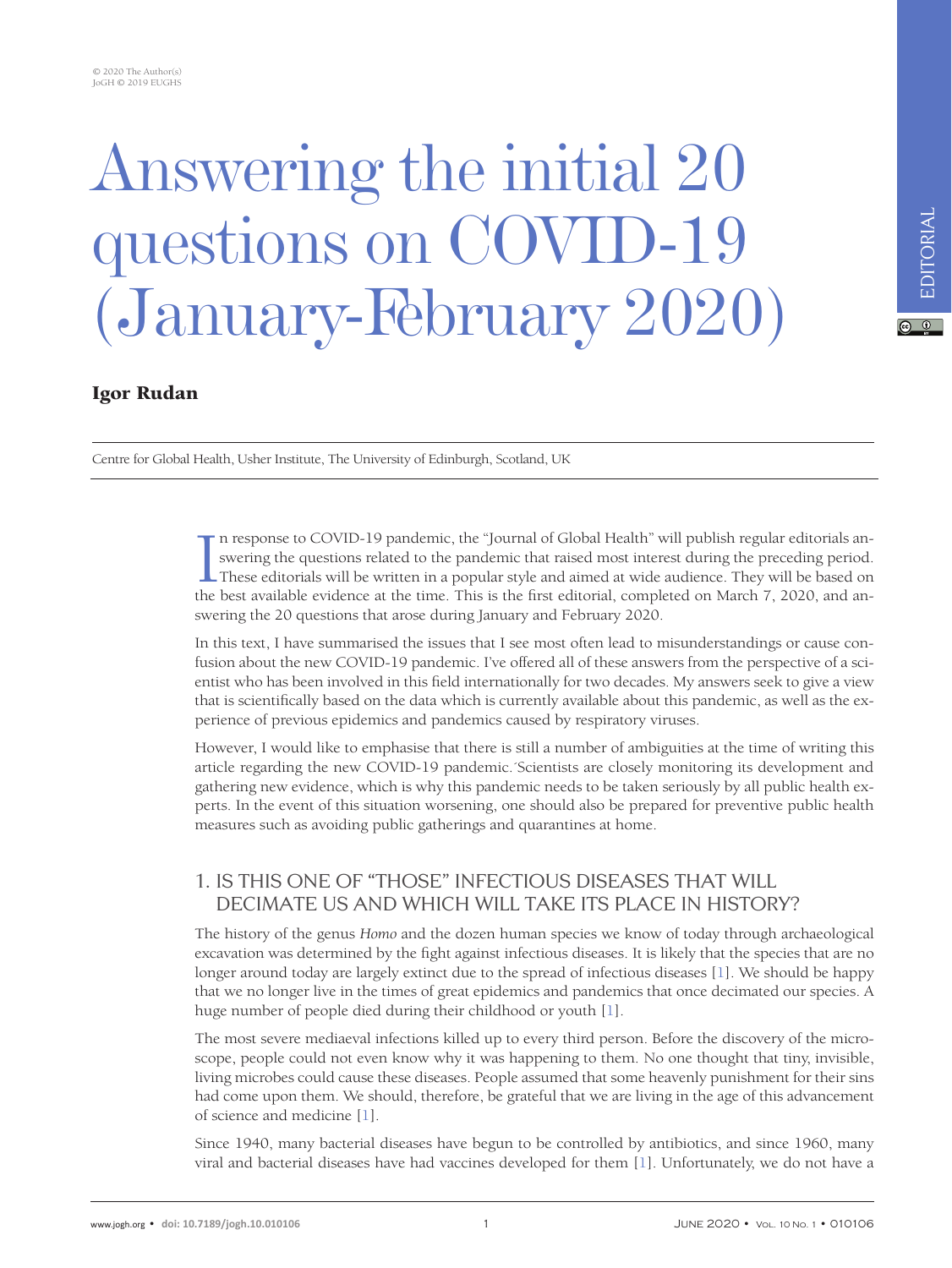vaccine for all infectious diseases. As we see in the example of this pandemic, new viruses continue to transfer from other species to us because history has not ended with the advent of our generation. Instead, it just continues, but this pandemic certainly does not look like it will "decimate" us.

# 2. COULD SCIENCE HAVE ANTICIPATED THE COVID-19 PANDEMIC?

It could have, because this is already the seventh coronavirus to try to make itself at home within the human population [[2](#page-12-1)]. It is trying to adapt to us and use us as its reservoir. Specifically, we exist together with this virus on a small blue-brown planet in a vast dark universe. We share it with tens of millions of other species. They all strive to barely survive. More than 99%of all species that have ever existed on Earth have failed to survive to this day [\[1\]](#page-12-0). That is why viruses constantly transfer themselves to new species and thus expand their reservoirs. They must choose the winning species because they cannot reproduce on their own. Their survival depends on the survival of the species that is their reservoir [\[3\]](#page-12-2).

Humans are currently an interesting potential viral reservoir. We are expanding rapidly in population size – from about a billion-and-a-half individuals, we have grown to about seven-and-a-half-billion in the last 130 years alone [[1\]](#page-12-0). In doing so, we are conquering new territories, clearing forests, draining wetlands, hunting for pleasure and reducing overall biodiversity [\[1](#page-12-0)]. This is making it increasingly difficult for others to survive, while there are more and more of us. Fortunately for us all, the first four human-adapted coronaviruses were merely the cause of common colds [[2\]](#page-12-0). No-one considered the four of them a serious threat to public health.

# 3. WERE SARS AND MERS A SERIOUS THREAT?

SARS (severe acute respiratory syndrome) and MERS (Middle Eastern acute respiratory syndrome) were a real surprise for scientists and experts. These were further respiratory viruses from the coronavirus family, the fifth and sixth that managed to infect humans. Surprisingly, instead of colds, they were able to cause very severe, fatal pneumonia [[2](#page-12-0)]. In addition, the death rate among those infected with both diseases was truly frightening. SARS killed one-in-ten infected while MERS killed one-in-three. Both could have caused a horrible amount of human deaths if they spread to the world's entire population [[2](#page-12-0)].

The coronavirus that caused SARS had its reservoir in bats, which hibernate in caves in winter. This is the time of the year when hardly anyone hunts or consumes bats. However, SARS managed to infect an animal from the cat family, a civet. From a civet it was then also contracted by a man, a farmer in Guangdong province, in late 2002. SARS then spread to more than twenty countries and infected more than 8000 people, with every tenth infected person dying from the disease. It was the fifth human coronavirus, but it was the first to kill humans [\[2](#page-12-0)].

Ten years later, in 2012, the MERS coronavirus appeared in Saudi Arabia. It was passed on to humans from the camels in the desert. It has also spread to more than twenty countries, infecting about 2500 people and every third infected person died [[2\]](#page-12-0). So, both SARS and MERS had a really scary case-fatality rate. The advent of MERS showed us that SARS was not an isolated incident with a coronavirus that we could just forget about, but that coronaviruses have become the most significant potential biological threat to our species. If SARS or MERS had spread around the world and infected billions of people, they would have caused a catastrophe unlike any other in the modern history of humans.

# 4. HOW WERE MERS AND SARS DEALT WITH SO SWIFTLY, CONSIDERING THE FACT THAT THEY WERE SO DANGEROUS?

In those two cases, we were actually very lucky. Essentially, an entirely new virus that tries to transfer over to the human species can spread among humans in three basic ways. Each of these three ways informs our strategies for epidemic surveillance and dealing with the epidemic. Once the virus enters the human body, it begins to multiply in the kind of specialised cells that it has the ability to bind to. In the case of coronaviruses, these are the cells of the respiratory system. The virus multiplies in them by "hacking" their cellular genetic code and using their "machinery" to build its own proteins [[2](#page-12-1)].

This multiplication of the virus eventually destroys the infected cells. That is the reason for the eventual development of the symptoms that are characteristic of respiratory infections such as a sore throat and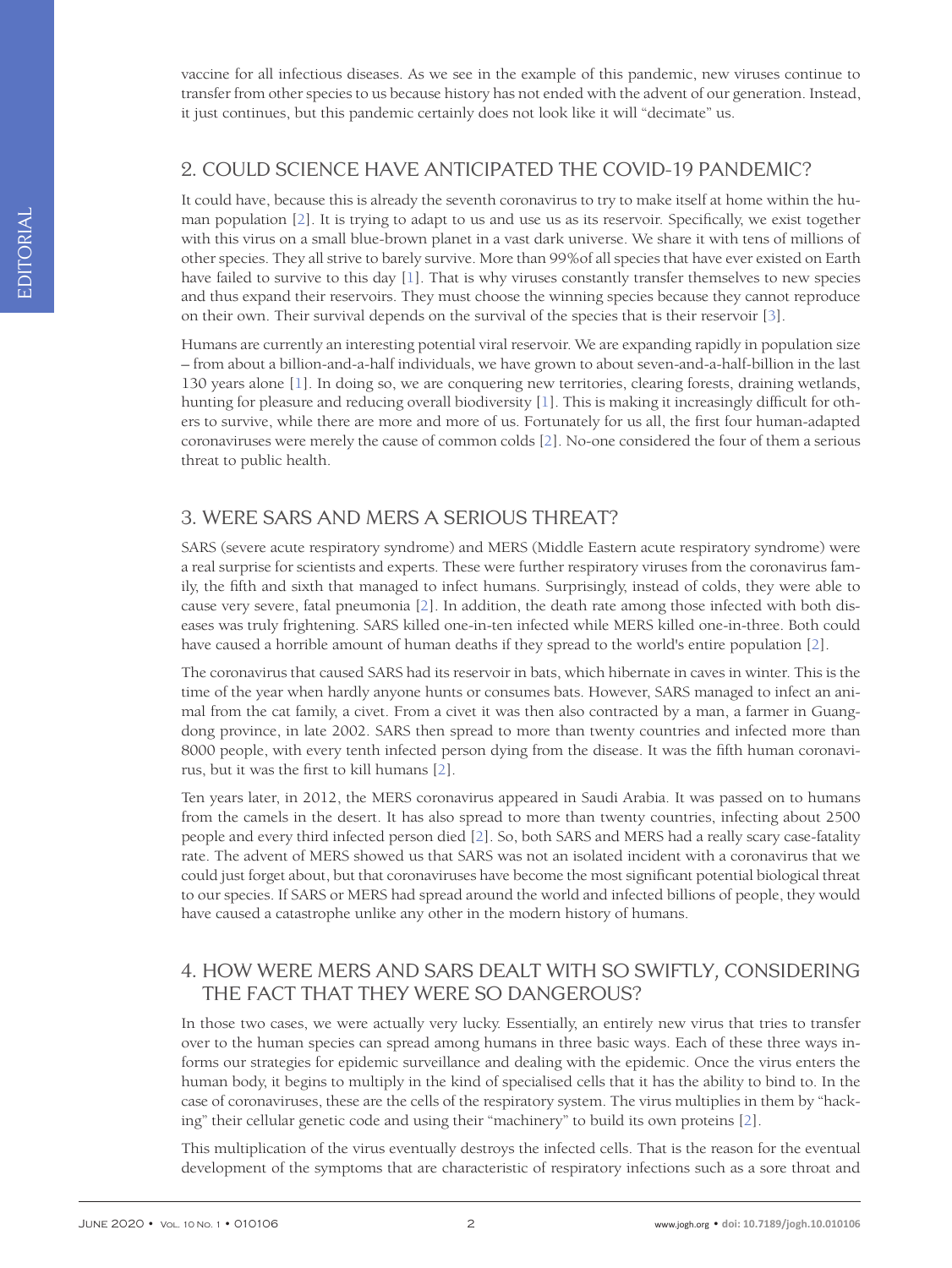cough. In the first mode of the spread, the virus will "jump" from the infected person to unaffected people only *after* the onset of those symptoms.

Such an epidemic is the easiest to control and contain. That is because the sick person is soon confined to bed and no longer leaves home. Therefore, the virus can mainly spread to their household members. This also makes it relatively easy to identify everyone who was in contact with the person after the onset of symptoms. Those people can then be placed in isolation quite easily. We were fortunate that both SARS and MERS spread to other people only after the onset of the symptoms of the disease. This is why we were able to suppress the epidemics by isolating those infected and all their contacts after the onset of the symptoms. This is quite likely the most important reason why SARS and MERS did not manage to kill remarkably large number of people [\[2](#page-12-1)].

It is much more difficult to contain an epidemic if the virus spreads from infected to healthy people during the period of the so-called incubation. This period lasts from the entry of the virus into the body until the onset of the first symptoms [[3](#page-12-2)]. In such case infected persons can transmit the virus by contact to a significantly larger number of people in the days before they get any symptoms. That seems to be the situation with this new COVID-19 pandemic. But even then, it is at least possible for every new patient to determine from whom they contracted the infection. Namely, all newly diagnosed cases had to meet an existing and known case in the past.

This allows epidemiologists to follow the entire chain of movement of the virus from person to person. Due to this favourable circumstance, intensive isolation measures of all those who were in contact with those already infected can significantly slow down the spread of the virus. This was done in Wuhan. That is why "test-trace-isolate", as the first line of defence, and quarantines as the ultimate response, both represent a justified containment strategy when people are infectious for others during incubation period. Both approaches will slow down and contain the epidemic if applied properly.

A nightmare scenario for any epidemiologist, however, is a third possibility for the virus to spread. In such a variant, people become infected and transmit the virus, but they themselves never show any symptoms. Scientists are currently looking for such possible spreads of contagion with this new COVID-19 pandemic. That is the reason why such possible persons are occasionally mentioned in the media in highprofile articles.

Namely, because of such infected people, cases are beginning to emerge among the population that cannot be linked to any of the already infected people. When people are circulating in the population without symptoms but passing the virus on to others, it is very difficult for epidemiologists to do anything to prevent it from spreading among all humans. Such an epidemic has the potential to spread over time, mainly due to such transmitters or carriers who show no symptoms.

### 5. WHAT MAKES THE NEW COVID-19 OUTBREAK DIFFERENT FROM THE PREVIOUS SIX CORONAVIRUSES?

When something has happened six times within a system that is as complex as the Earth's ecosystem, then it is no surprise that it would also happen for the seventh time. Another coronavirus is now trying to make itself at home in the human species. In this case, the primary reservoirs were probably bats again. We know this because the genetic sequence of this new coronavirus coincides with that found in hibernating bats in about 96 percent [[4\]](#page-12-3). This time, instead of a civet, a smaller mammal or bird has probably served as coronavirus' so-called transitional reservoir.

It is possible that it was a pangolin, because in one of them, a coronavirus that matched to the human form by as much as 99% of the sequence was found, although this is not completely definite either [[5](#page-12-4)]. Sequence matching is not the only important factor when it comes to viral "jump" from animals to humans. What is also important is how many individuals in the species that serve as a transitional reservoir are infected and how often the species comes into contact with humans. Sometimes these factors are more important, so they can bridge the gap of 2%-3% of the difference in genome sequence, because pangolins are a protected species and cannot be eaten.

Thus, in the Chinese province of Hubei, in the City of Wuhan, which has a population of eleven million, at around the end of 2019, the number of patients with an unusual and very dangerous type of pneumonia began to increase. Many of them had in common that they visited a particular fish market. It was soon discovered that this infectious disease was spreading very quickly. Each infected person managed to fur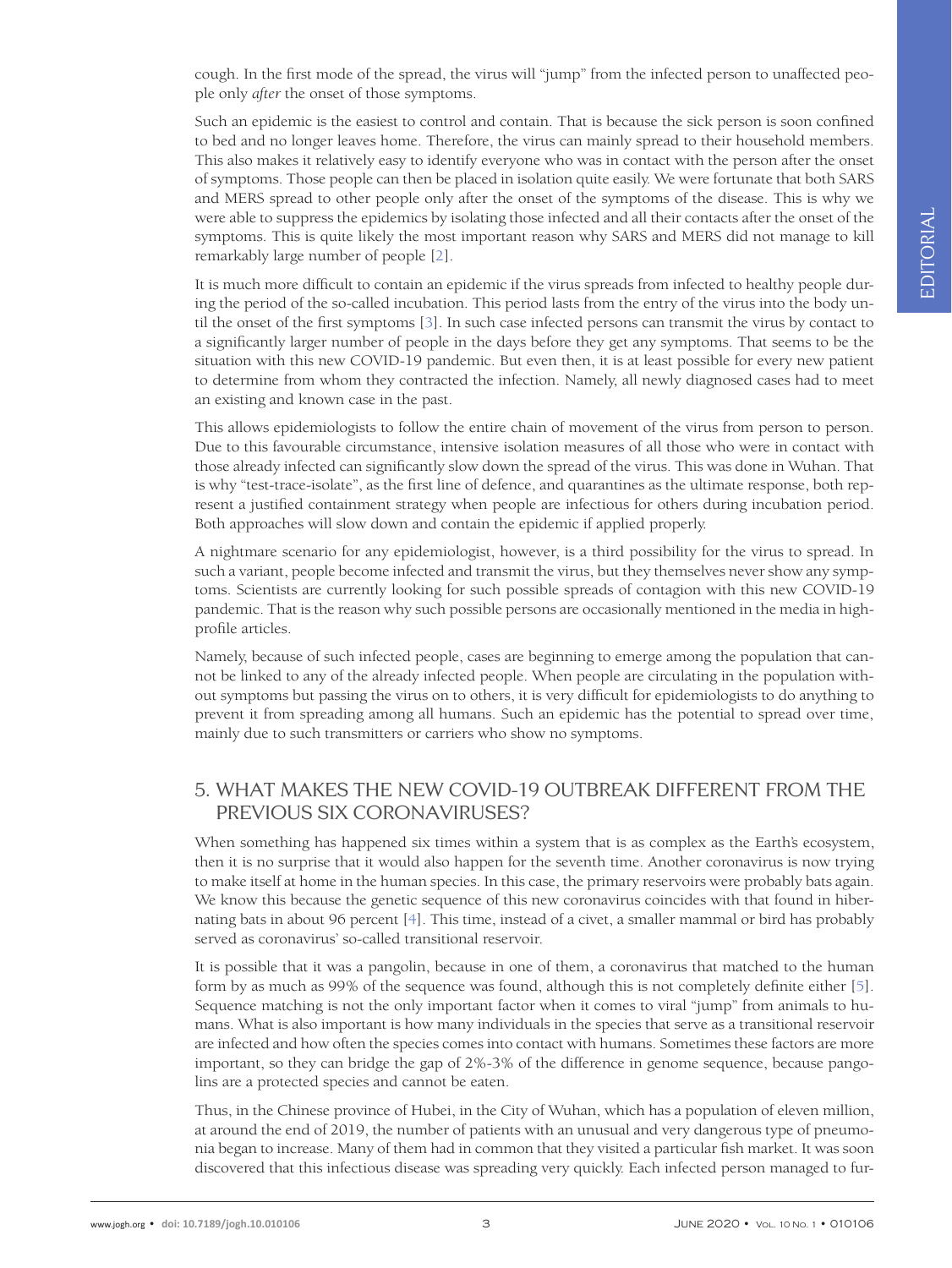ther infect as many as two to three people. Such a degree of infectivity is quite high and leads to rapid growth of the epidemic. We had the misfortune that the disease caused by the 7th coronavirus – COV-ID-19 – apparently manages to spread even during the incubation period, possibly even by touch.

This incubation period lasts about five days on average. It would be very tricky if it lasted longer, because the novel coronavirus would then have more time to spread from an already infected person to others. However, an incubation period of up to two weeks is not entirely unusual. Even rare cases who had incubation period of up to four weeks seem to be possible. During some of this time, the infected person can spread the virus before the onset of their first symptoms. If there are infected people who do not develop symptoms, it will be really difficult to contain this pandemic until we develop a vaccine. In conclusion, infectivity, ie, the ability to move from the infected to the uninfected, seems to be significantly higher in COVID-19 than it was with SARS and MERS. As a trade-off, we now know that the COVID-19 case-fatality rate is significantly lower than that of SARS and MERS.

### 6. WHAT IS THE CASE-FATALITY RATE AMONG THOSE INFECTED WITH THE COVID-19 EPIDEMIC, AND WHY IS THERE SO MUCH AMBIGUITY ABOUT IT IN THE MEDIA?

In order to answer this rather complicated question, it must first be said that nowadays, the registered number of infected persons and the number of deaths can be monitored online [[6](#page-12-5)]. When the number of deaths was divided by the confirmed and registered number of infected people at the beginning of the pandemic, a figure of about 2% would be obtained [\[6](#page-12-5)]. From this alone, one could apparently conclude that – given that this is an entirely new coronavirus and nobody is immune to it – it will necessarily spread throughout the world and infect us all. If it kills 2 percent of all people, then it follows that out of a total of 7.5 billion people about 150 million will necessarily die. It is difficult for anyone who is not a specialist in this field to understand how such an outcome can now be prevented, because a vaccine against this virus does not yet exist, nor do medicines.

The question of the case-fatality rate among those infected with COVID-19 exposed a general lack of epidemiological knowledge among the general public and in the media. From the very beginning of this pandemic, there were people who claimed that the new coronavirus was a disease milder than even the flu, but also those who believed it was significantly more dangerous. In recent days, this issue has finally caught the attention of all the world's media as the World Health Organisation reported "that about 3.4% of those infected with coronavirus have died" [[7](#page-12-6)]. That sounded terrifying to the media and the public.

But then the President of the USA, Mr Donald Trump, also made a public statement saying the number released by the WHO was "wrong." He said that "he'd talked to people who knew something about it and that his impression was that the number was certainly below 1%, if not significantly less" [[8\]](#page-12-7). In my guest appearance on Sunday at 2 (an influential Croatian TV programme) on March 1st, I made an estimate of the case-fatality rate of 0.5%-1%, allowing for the possibility that it could even be smaller [[9](#page-12-8)]. Namely, at this point we do not properly distinguish infection-fatality rate from case-fatality rate. So, once that insights into seroprevalence become available, they may even bring this estimate further down.

However, both President Trump and WHO are actually right, each in their own way, which shows best how difficult it is for many people to keep track of what is really going on because of their lack of knowledge of the epidemiology.

In the beginning of every epidemic of a new virus, the virus has to "jump" over from animals to humans, and then from humans to humans. That can be quite difficult. Therefore, the virus will be more likely to successfully infect those with a weakened immune system, who will find it more difficult to reject it. Because of this, the first patients are often people who are either older or already have some underlying illnesses that make them more vulnerable. They end up in a hospital, where at that point no one suspects that pneumonia that they are experiencing may have an epidemic potential.

Then, they infect other hospital patients and some health care professionals. The latter can then spread the disease to other patients in the hospital – mainly to those most susceptible, such as those ailing or immunocompromised, treated for serious illnesses or the elderly. This is the reason why the case-fatality rate among all COVID-19 patients was initially very high in Wuhan and later in Italy. Many people died of COVID-19 infections in hospitals and they were mostly very old and sick people [[10](#page-12-9)].

In the meantime, the virus has started to spread among the general population – in the community and outside of hospitals. It has infected many people who are otherwise healthy and had a much better im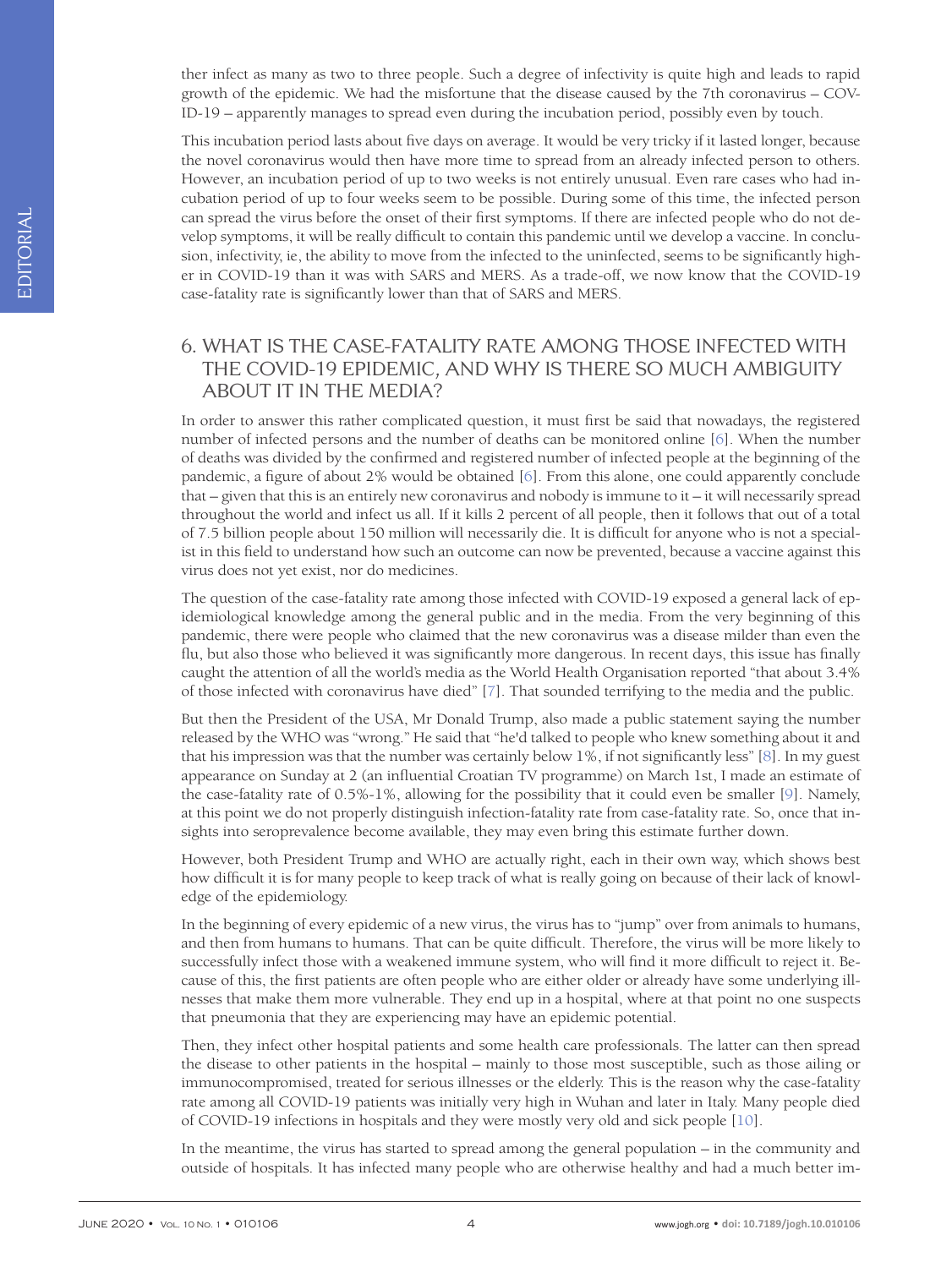mune response. A large number of these people would have thought that they had a cold, or the flu, and perhaps even a more severe flu. They were just resting at home and letting those respiratory infections run their course. Considering that it was flu season in Wuhan at the time of the outbreak, and the media reported that a strange epidemic was causing many deaths in Wuhan's hospitals, it is quite likely that many Wuhan residents who were infected with the coronavirus stayed home and treated themselves.

Few people would choose to go to the hospital to test whether their flu-like symptoms were caused by the novel coronavirus when a deadly epidemic was spreading there. Only the few who have struggled with fevers and symptoms for more than eight or nine days sought help from Wuhan hospitals. In China, there is typically no primary health care and family medicine as we know it, but there are large hospitals in their huge cities where patients report directly. That is the most likely explanation as to why the case-fatality rate among patients at Wuhan hospitals at the beginning of the epidemic was so frighteningly high.

# 7. IS THE INFECTION OF THE MOST VULNERABLE IN WUHAN HOSPITALS EARLY ON IN THE EPIDEMIC THE SOLE REASON FOR THE HIGH INITIAL CASE-FATALITY RATE OF COVID-19?

It is not. The epidemic seemed even more dangerous at first, as it created a great deal of pressure on hospital intensive care units, which were unprepared for this infection. As a result, all severely ill patients could not receive intensive care. This further increased the case-fatality rate at the beginning of the epidemic. That is why the Chinese have started building the two new hospitals. They wanted to ensure a sufficient capacity to provide intensive care. Also, they needed to move all those infected with COVID-19 away from other seriously ill people who were sick from other diseases and at the highest risk of dying if they became infected.

Based on this, it should be understood that the total number of those infected with COVID-19 in Wuhan could have been much higher than what was confirmed by their health statistics. Specifically, only those with coronaviruses who were eventually admitted to the hospital were confirmed to be infected and were tested for the new virus there. They are by no means representative of all those infected with the new coronavirus in Wuhan.

Therefore, the early estimates of case-fatality rates in Wuhan cannot be extrapolated even to all those with confirmed coronavirus infection in Wuhan, let alone would they be representative of the entire population of Wuhan. For those reasons it is wrong to look at the number of deaths and the number of confirmed infected cases and divide those two numbers and draw any conclusions [[11\]](#page-12-10).

# 8. WHY DOES THE NUMBER OF INFECTED AND DECEASED PEOPLE ON THE INTERNET, WHICH IS CONSTANTLY BEING UPDATED, GIVE A WRONG IMPRESSION ABOUT THE CASE-FATALITY RATE OF COVID-19?

If all the reported deaths are divided by the total number of people with confirmed infection, then both the numerator and the denominator are wrong when it comes to calculating the actual case-fatality rate. Even deaths in the numerator would be wrong. This is because we monitor the confirmed infected and those who have died in real time. A great many infected people have not even had a chance to either recover or die, so the number of deaths in the numerator is an underestimate.

Some of the people who are presently in intensive care are expected to die in several days, weeks, maybe even months. This is why the number of deaths that corresponds to the number presently infected will inevitably increase over time. Therefore, some future number of deaths, as the numerator, will increasingly correspond to the current number of registered infected persons, as the denominator. As a result, the case-fatality rate of "deaths among those with confirmed infection" will then no longer be 2 or 3 percent, but it may increase quite considerably over time – perhaps to 6-7 percent, or even more.

Therefore, to simply say that "about 3.4% of those confirmed to have been infected so far have died" is not really wrong in itself, which is what the World Health Organisation did. But it missed explaining that this case-fatality rate among confirmed infected people is quite unrepresentative of the mortality rate among all those who were infected [[11](#page-12-10)]. The true rate should be much lower. It would not surprise me, as an epidemiologist, if it is up to ten times smaller, perhaps even more [[11\]](#page-12-10). Depending on the actual, true number of infected people which should be used as a denominator, this could ultimately make CO-VID-19 a less deadly disease even than the common flu.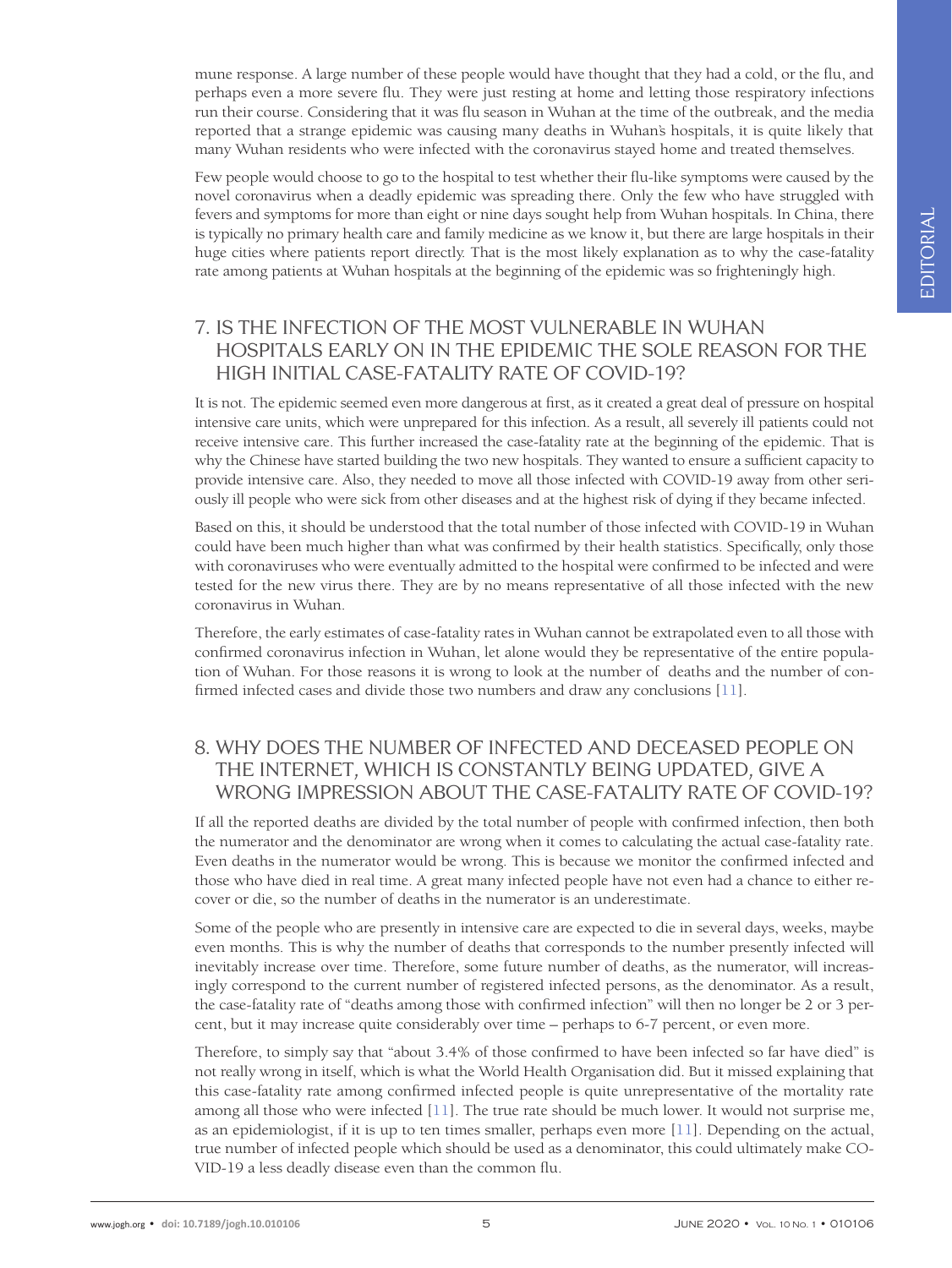#### 9. CAN WE BE CERTAIN THAT THE TRUE NUMBER OF INFECTED PEOPLE IS MUCH HIGHER THAN THE NUMBER OF CONFIRMED INFECTED PEOPLE – IS THERE ANY EVIDENCE FOR THIS?

Given that the virus is new and unknown, this is a key question. Unfortunately, the possibility that this virus is quite different from other known viruses must also be allowed. It may be that the case-fatality rate among confirmed infected people is only 3 to 5 times higher than the infection-fatality rate, ie, the number of deaths among all infected people. So, it may not be ten or thirty times higher, as many epidemiologists would expect. The only thing we can be reasonably sure of is that the number of confirmed infected people was not equal to the number of all infected people in Wuhan. The current global totals of confirmed infected and fatalities for COVID-19 are still largely determined by what happened in Wuhan at the beginning of the epidemic. This is because about two-thirds of cases worldwide still originate in Wuhan to this day [[6](#page-12-5)].

That is why I have already explained on "Sunday at 2" TV programme that the case-fatality rate among those who were confirmed to be infected is not so important. It is only a subset of the patients with the most severe symptoms. We need to find out what is the case-fatality rate among all infected people. However, no one can know that at this time, because a random sample of at least 100000 Wuhan residents would need to be tested for this. Then, the presence of antibodies against coronaviruses should be detected. This is how we measure "seroprevalence" [\[3](#page-12-2)].

This would allow us to estimate the number of people in Wuhan who got over the infection with the novel coronavirus without ever seeing a doctor. So far, no one has conducted these studies because the health system was preoccupied with diagnosing and treating the epidemic of COVID-19 in hospitals and struggled with it. It is now understood that during some days of the Wuhan outbreak there were not enough tests for all those who reported to hospitals with symptoms.

However, additional lines of evidence are beginning to emerge. The first is the report of an international panel of experts who visited China [[12\]](#page-12-11). They looked at the cases across China that were reported after February the 1st. At this point, the identification of those infected was significantly improved. Also, hospitals were better prepared for the epidemic. Case-fatality rate of all cases that came under health surveillance and were tested dropped to about 0.7% [\[12](#page-12-11)].

For anyone who may remain skeptical of China's data, the first reports have recently been provided by South Korean authorities. That country has really led by example in proactively testing people, seeking out all those infected and their contacts, isolating them and treating them. In their analyses to date, case-fatality rate of all infected people has been slightly above 0.6% [[13](#page-12-12)]. Both of those estimates could still increase, albeit not substantially, if they also included those who will likely die over time and are currently counted as infected. Still, at such a low case-fatality rate there should not be many additional deaths. In fact, it is more likely that many infected people remained undiagnosed and that the case-fatality rate is actually even lower [11].

Another interesting recent new source is the study of more than 1000 hospitalized COVID-19 patients who were followed up until the very end of the infection. This sample has been collected from more than 500 Chinese hospitals and the result was published recently in a leading medical journal [[14](#page-12-13)]. This analysis quoted their overall case-fatality rate to be about 1.4%. However, it did not include all those infected again, but rather those who requested hospital treatment [\[14](#page-12-13)]. Therefore, it should still be possible that the infection-fatality rate is at least two to three times smaller among all those who were infected with the novel coronavirus.

Thus, it appears that data from very different and increasingly reliable sources are starting to converge to the values which I predicted on "Sunday at 2" TV show on March 1st, ie, 0.5%-1%. Because of all of the above, President of the USA Donald Trump was most likely right to say that this number should be closer to 1% and that he believes that it could even be well below 1% [[8](#page-12-7)]. Everything we know about epidemiology and previous pandemics gives us hope that this should be the case.

# 10. CAN EVERYONE IN ANY GIVEN COUNTRY BECOME INFECTED WITH A NOVEL CORONAVIRUS? IF SO, WOULD THE CASE-FATALITY RATE OF 0.5%-1% BE APPLICABLE TO THE WHOLE POPULATION?

The virus will not succeed in infecting everyone for a number of reasons. Our first line of defence consists of anti-epidemic measures. All those who are experiencing symptoms and may be infected are being tested. All their contacts are also tested for the presence of the virus. Then, COVID-19 patients and all their contacts are being isolated [[15](#page-12-14)].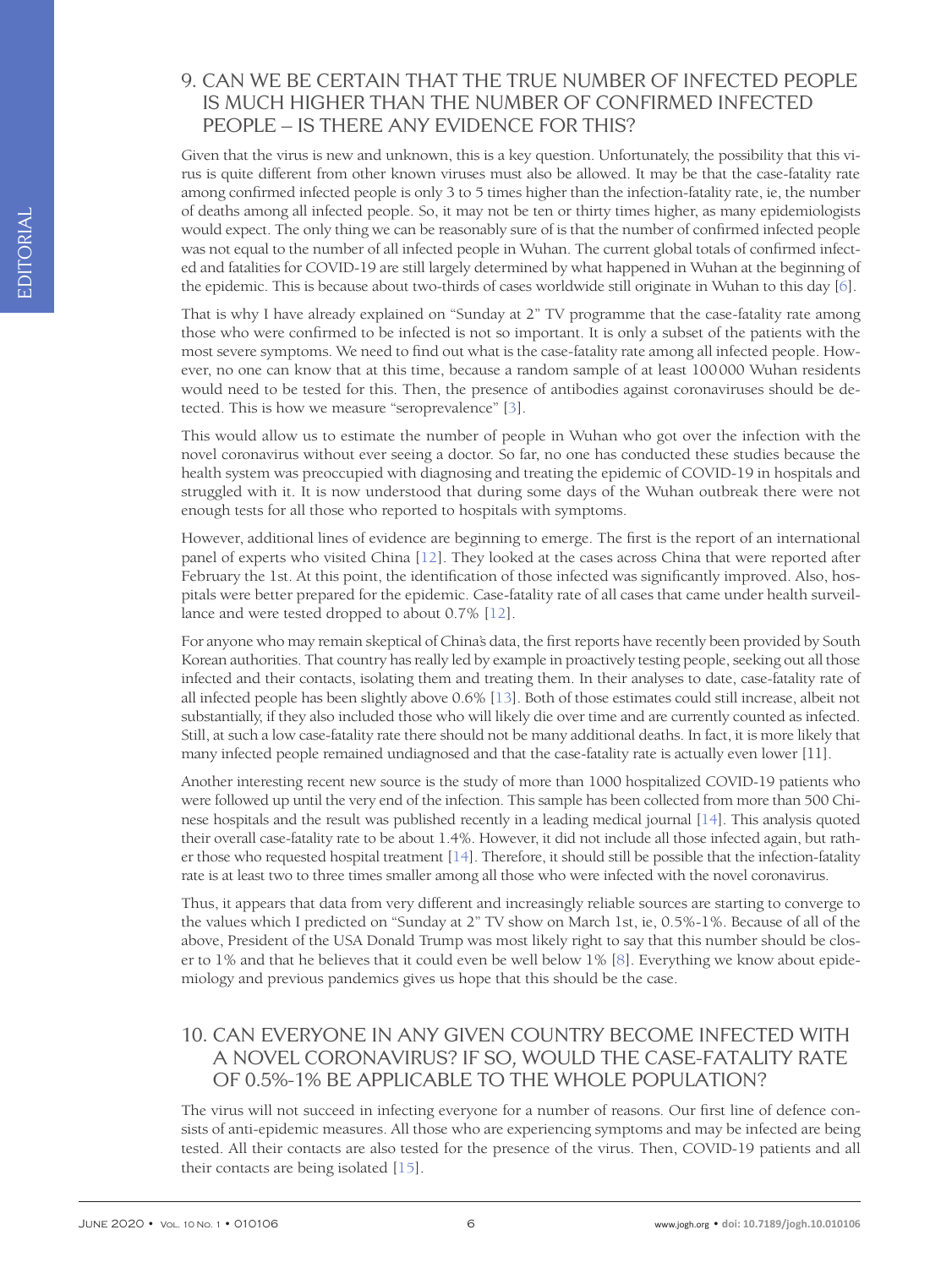These measures will significantly slow down the spread of the infectious disease and buy us time. It is of utmost importance that the number of patients with COVID-19 does not increase too quickly. When the new cases emerge more slowly, the staff of national health care systems will be able to provide quality care to all patients. For the more severe cases they will also offer intensive care. In the absence of these measures, there would be an exponential increase in the number of infected people. This number would soon outgrow the capacity of the health system. Many people within countries are also protected by their geographical dispersion, ie, many people live in smaller towns and settlements. A large number of them will probably never be exposed to an infected person.

Furthermore, as people become infected, develop COVID-19 and then get well, they should become immune to the virus. As a result, there will be fewer people the virus can still infect. At some point, the number of susceptible persons that infected people can spread coronavirus to will decrease substantially. At some point each infected person will, on average, pass the virus to less than one susceptible person. In time, this will eventually limit and stop the epidemic. That is the reason we vaccinate. Even if the virus infects some unvaccinated people, it will have very few options for further spread. Vaccinated people will already be immune to the virus and their bodies will react vigorously if the virus tries to enter [[16\]](#page-12-15). Many processes in nature are self-limiting in a similar way – forest fires, stock market crashes and epidemics.

Furthermore, the case-fatality rate should not be directly applicable to the entire population of a country to estimate the possible death toll. The first reason is that the virus mainly endangers the elderly, whose case-fatality rates are much higher. Young people and children rarely get unwell and their death rates are much, much lower. This is why age and sex structure of the population can diminish the potential of the virus to cause a very high number of COVID-19 casualties if the population is reasonably young [\[11\]](#page-12-10).

## 11. SHOULD WE THEN FEAR THE COVID-19 PANDEMIC, AND IF SO, HOW MUCH?

The situation should be taken seriously and people should be cautious, but there is no reason to be overly afraid. There is especially no reason to panic. Many people are afraid of this pandemic because they probably think that we are in a completely unfamiliar situation, so anything could happen. But it is unlikely that much could happen for which science could not find explanations and answers and the epidemiological services could not respond in a timely manner. It is unwise for a serious scientist to try to predict the spread of a completely new and unknown virus to the entire human population in the world, let alone to predict more specific outcomes. Still, we have in recent weeks collected enough information about the new COVID-19 virus for at least some predictions.

If the new coronavirus spreads across any country over time and manages to circumvent the many prevention measures in place, the application of anti-epidemic measures should still limit its casualties to make them at least roughly comparable to the deaths from flu or road accidents in the same period. This means that some healthy caution is advisable. This caution is reasonable as long as it is on the same level as the fear you may feel when sitting in a car and preparing for a longer trip, or when you hear on the news that a more severe form of influenza has arrived.

But many are wondering why the novel coronavirus attracts such a level of media attention. This is because flu has been a well-known disease for decades. It comes back every year and we have experience with its manifestations among many millions of patients worldwide. We know how to develop vaccines against flu in advance of its season [\[16\]](#page-12-15). We have even started to produce the first somewhat effective drugs and offer them on the market [\[17\]](#page-12-16). Unlike the flu, the new coronavirus is unknown to us. We should remain cautious so that we do not get unpleasantly surprised. At the same time, the most vulnerable among us, who are already seriously ill or very old, are not vaccinated, as is the case with the flu. This is why the new disease, COVID-19, can kill more easily.

# 12. IS IT CLEAR THAT COVID-19 IS A SIGNIFICANTLY MORE DANGEROUS ILLNESS THAN THE FLU?

This question has constantly been being raised since the beginning because many are looking at various figures without a deeper understanding of their background and are comparing the incomparable.

First of all, the general public underestimates how serious and dangerous and serious the flu actually is – especially for the most vulnerable, the elderly and those who are already ill. Globally, influenza causes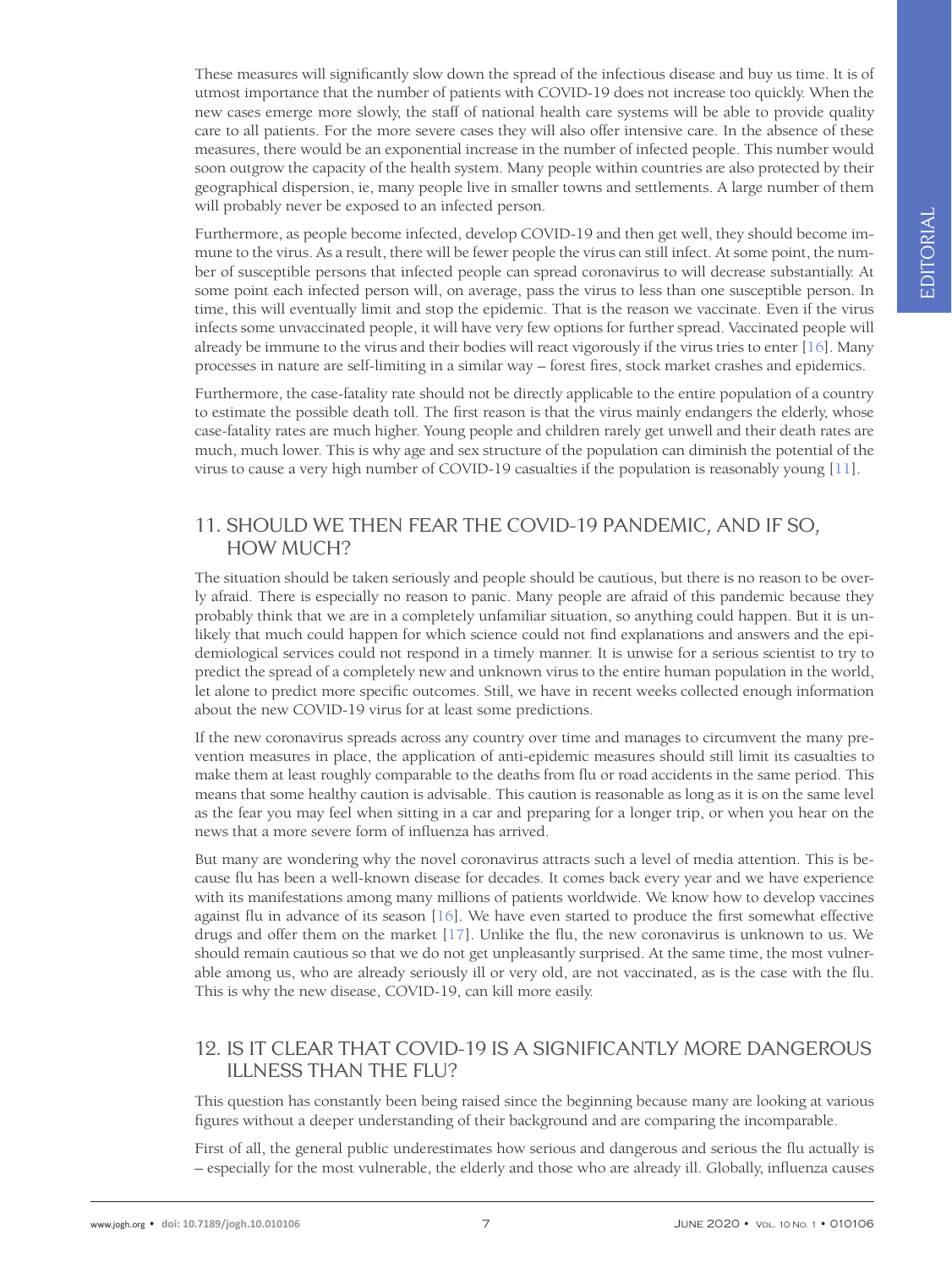between 250000 and 650000 deaths annually, depending on the strain of the circulating virus [[18](#page-12-17)]. Different strains can cause milder or more severe symptoms, and the virus mutates each year. However, we try to protect those most vulnerable before the flu season begins by vaccinating them.

Therefore, the number of deaths from influenza is reduced by preventive health intervention, ie, vaccination. This cannot be done with the spread of COVID-19. This is the first reason why the flu seems less dangerous than COVID-19. However, it may not be much less dangerous inherently, especially during seasons when flu is more severe. It is just that we protect the most vulnerable. In addition, flu vaccinations make it more difficult for it to spread among the population because there are fewer options for it to transfer to the uninfected. Due to the slower spread, new cases emerge more slowly and the health care system has time to deal with them properly, especially if they require intensive care.

Another reason is that the number of deaths directly from the flu is several times lower than the number of deaths that are indirectly caused by the flu. Influenza is often not cited as a direct cause in statistics on the causes of death, if it has merely led to the exacerbation of some of the long-present chronic, underlying disease. These chronic diseases are then cited as the primary cause of death, rather than influenza. Therefore, the actual role of influenza in annual mortality is often significantly underestimated. It can be several times higher when the causes of death are reclassified at the end of each year, based on the increase in deaths from chronic diseases during the flu season.

The third reason for caution in comparing COVID-19 and flu is that we have a much better idea of the total number of people truly infected with the flu than we do about the novel coronavirus. This is because influenza is a disease that is typically managed within primary care, after which patients are referred to home care. Only the most serious cases of flu are referred to hospital.

There is an obligation to report the total number of people infected with influenza in the population to the central registry, as well as for sick leave. This makes the denominator for case-fatality rate of influenza better known to us than we can estimate it for the novel coronavirus. COVID-19 has so far been diagnosed and treated exclusively in hospitals, where severe cases clustered. The early estimates of case-fatality rates for COVID-19 included patients suffering from hospital outbreaks, which affected the elderly, the sick and the immunocompromised. This is why those case-fatality rates are hardly comparable to a spread that would occur in the general population.

From all of this, it should be concluded that case-fatality rates from influenza, as another very dangerous viral disease, have been mathematically reduced compared to the current reports of case-fatality rates for coronaviruses for the three reasons I mentioned. The first is because we vaccinate those most vulnerable to the flu. The second is that health statistics do not assign the majority of flu deaths to influenza, but rather to the exacerbations of pre-existing underlying illnesses such as cardiovascular diseases, diabetes, malignant tumours and others. The third is that the denominator we use to calculate case-fatality rates from influenza is much closer to the actual number of those infected, while the denominator for coronavirus is not yet known with sufficient certainty. From their experience with other respiratory viruses, epidemiologists know that all events in hospitals will dramatically over-represent the most vulnerable. This is why those case-fatality rates should by no means be applied to the general population.

However, lay members of the public cannot have a good sense of these nuances. That is why it is best to avoid comparisons between case-fatality rates for the flu and for the novel coronavirus until we learn more on the seroprevalence of the latter. The general public underestimates the risk of influenza for the three reasons mentioned above. They are also likely to overestimate the risk of the new coronavirus due to its intense media focus. If influenza infections and deaths were monitored in the same way each year, the public would realise how dangerous the flu really is and how reasonable it is to be vaccinated against it.

Therefore, it still does not seem possible to me, at least at this stage of the pandemic, to decisively state which of the two diseases is inherently more dangerous to human beings or which will eventually cause more human deaths in 2020. Flu will cause fewer deaths because the most vulnerable will be vaccinated and health statistics will not properly attribute many indirect deaths to flu which really caused them. COVID-19, in turn, will cause fewer deaths due to epidemiological surveillance, the prevention of its spread and possible strict quarantine. It may also have seasonal characteristics and simply disappear with the arrival of late spring.

## 13. ARE SUCH STRICT AND MASSIVE QUARANTINES JUSTIFIED?

When we have no other means of defending ourselves against the new virus, all we can really do is retreat indoors and prevent the virus from "jumping" from infected to healthy individuals too quickly. People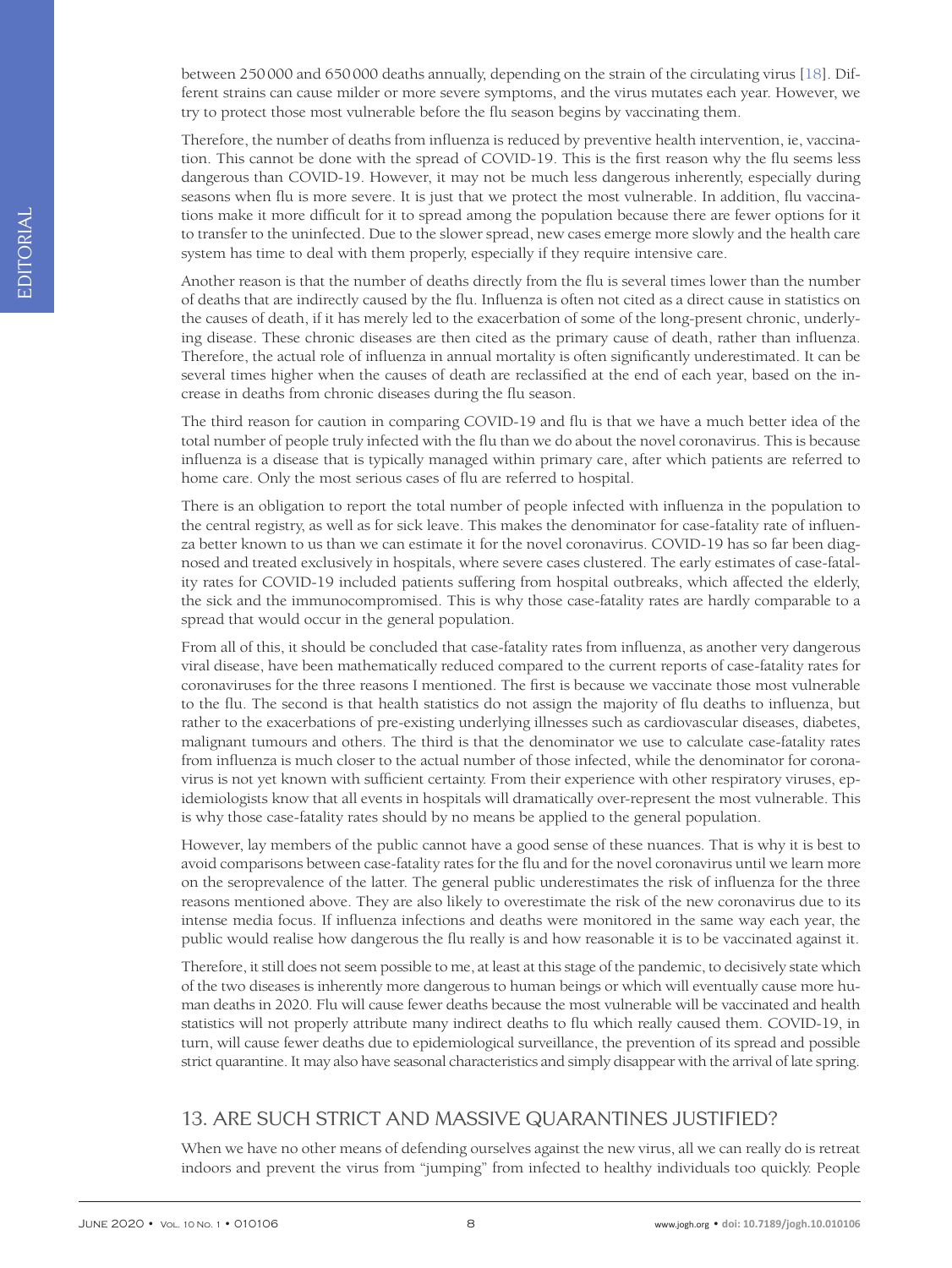generally do not have an intuitive sense of exponential growth. If each newly infected person infects just one more person each day, the number of newly infected people will increase from 2 to 16 during the early phase, which does not seem like a big increase.

A little later, it will jump to 1024 infected people from 128 over the next three days, and that does not sound so terrible either. But there will also come four days in which the number of newly infected people will increase from 100000 to 800000.

When China realised that the COVID-19 epidemic was out of control and that it already entered this explosive phase, the authorities immediately cut off Wuhan and then fifteen other cities from the rest of the country. In addition, the authorities ordered that the population within these cut-off areas stay in their apartments and not leave. It was an unprecedented measure in human history – tens of millions of people were quarantined for weeks. Everything stopped [\[12](#page-12-11)].

However, this measure produced excellent results and China could keep its death toll below 5000, although the epidemic caught them unprepared and the virus spread to all Chinese provinces. A recent report from the World Health Organisation's commission made up of 25 international experts visiting China concluded the following:

"China's bold approach to contain the rapid spread of this new respiratory pathogen has changed the course of a rapidly escalating and deadly epidemic". Faced with an unknown virus, "...China has rolled out perhaps the most ambitious, agile, and aggressive disease containment effort in history". [[12](#page-12-11)]

# 14. WHAT HAPPENED ON THE DIAMOND PRINCESS SHIP, WHICH IS ALSO ISOLATED? IT APPEARS TO HAVE A CASE-FATALITY RATE OF MORE THAN 1% FOR THOSE INFECTED. ISN'T THAT VERY INFORMATIVE FOR SCIENTISTS?

This may be because, on these large ships, people are mostly older. One should look very closely at the age and gender structure of passengers, which would tell us more about the final outcome. It is also quite possible that a mutated version of the virus, which is somewhat more dangerous, could have entered such a "pocket". Such isolated groups can always emerge and the disease may actually run a more severe course there. This is possible, but not very likely. Also, this case-fatality rate should not be extrapolated to the entire country for the same reason.

Once the virus begins to spread through the entire human species, it will continue to mutate. It will try to adapt to humans as quickly as possible. According to previous epidemiological experiences, many of those mutations should make it less dangerous for human health, as this would lead to a better adaptation. However, some random mutations could make it more dangerous to us. This is why we need to be on our guard until we get better acquainted with the virus and the pandemic is over. It is unlikely that the novel coronavirus will mutate to become significantly more dangerous than it is now, but we will only be able to assert that with certainty when the pandemic is over.

# 15. WHAT IS HAPPENING IN ITALY AND IRAN? DOES COVID-19 BEHAVE DIFFERENTLY IN THOSE TWO COUNTRIES THAN IT DOES IN OTHERS? COULD THE DEVELOPMENT OF A MUTATED, MORE DANGEROUS VARIANT OF THE VIRUS EXPLAIN THE DIFFERENCES?

These are very difficult questions to answer until we get more quality data from both countries. In principle, it is possible that the first entry of the virus into a new country may be through an infected person in whom the virus has mutated into a more severe form. If all further cases arise from that mutant, then the situation in those countries may initially seem more difficult than elsewhere. In population genetics this development is known as the so-called "founder effect" [[19](#page-12-18)]. However, patterns of spread and casefatality rates in both countries may also have many different explanations.

The reason why the death toll among infected people in Italy appears to be very high is because the disease is spreading in small-town hospitals and elderly care homes which were completely unprepared for the epidemic. The elderly and infirm are at much greater risk of dying if they become infected.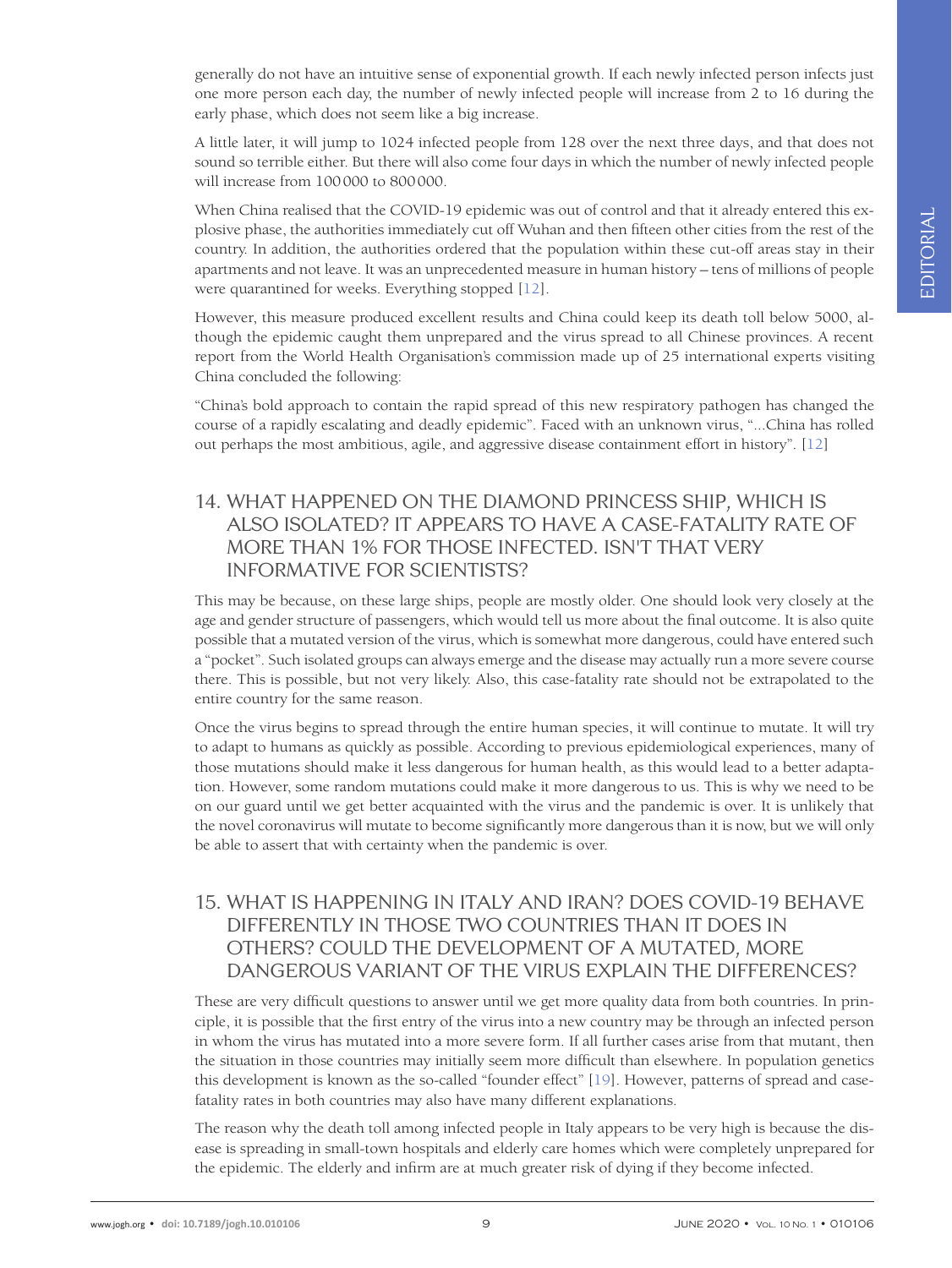Case-fatality rates in hospital outbreaks where older, sick and immunocompromised people are affected will be much higher than those in the community, among younger and healthy people. Among the first several hundred deaths in Italy, almost all people were over 60 years of age and had underlying illnesses [[20](#page-12-19)]. That is why the case-fatality rate seems so high there, but it is not representative of the entire population. A harsh flu season would probably have done similar damage if people had not been vaccinated against it. But it is also possible that there are many more cases in the population than previously thought because the virus has been spreading for a long time. In Iran, however, the situation is unclear so far. The most likely explanation, too, is that there are already significantly more cases of infection among the population than it was thought initially.

# 16. IS IT POSSIBLE THAT CORONAVIRUS MAY SURPRISE US AND ULTIMATELY PROVE SIGNIFICANTLY MORE DANGEROUS THAN SEASONAL INFLUENZA? COULD IT PERHAPS CAUSE MORE THAN ONE MILLION DEATHS IN THE WORLD, OR EVEN SEVERAL MILLION?

If COVID-19 proves to be significantly more dangerous than seasonal influenza, then one million deaths worldwide could indeed be expected, perhaps significantly more. Unfortunately, such a scenario is still possible in principle with a virus that is new and unknown to us, for a variety of reasons. Because of this, all experts in the field, including myself, are constantly urging people to take caution, but without the unnecessary panic.

In which scenarios could the situation become much more difficult? First, most epidemiologists, based on their experience with previous epidemics and pandemics, expect the COVID-19 case-fatality rate to fall below 1% when the total death toll is divided by a better estimate of the total number of infected people. However, the virus is new, so it is possible in principle for this specific virus that the number of infected individuals who are not confirmed through testing may not be as large as epidemiologists would expect. This would come as a surprise to science and would indicate a different nature of this virus.

The new coronavirus causing COVID-19 is somewhat similar to that caused by SARS. The SARS pathogen, however, had a much higher case-fatality rate. If the total population infected by the novel coronavirus is found to be higher than the registered infected population by only two or three times, and not by eg, ten times or more, then the case-fatality rate of those infected with COVID-19 could be significantly higher than the flu.

Combined with the lack of an available vaccine, in such a case it would lead to a significantly higher number of deaths than the flu. However, such an occurrence should still be prevented by measures of isolation of the patients and their contacts, as well as by quarantines, which are not applied in the case of flu. We also hope that with the winter ending and the new seasons arriving, seasonality would slow down or completely hinder the further spread of the virus.

Furthermore, the virus could spread to infected people in some of its more dangerous forms, as well as in milder forms. Previous experiences with epidemics have shown that mutation into milder forms is more likely, but mutation into more dangerous forms, or those that are more easily spread, is not impossible either [[3](#page-12-2)]. In some countries, such a variant would increase the case-fatality rate locally compared to other countries or accelerate infection.

This would put their health systems in a really difficult situation as intensive care units would soon become overburdened. With poorer care available, case-fatality rate of all those infected would increase further, with the likely collapse of part of the health system. It is also a very tricky scenario in which many health care professionals would become infected over time in providing care to patients, which would make the situation worse.

Therefore, currently, perhaps the most important citizens of any country are health care professionals who work in hospitals for infectious diseases, especially in their intensive care units. They should be protected not only from work overload, but also from coronavirus infection by their patients. With the increasing number of infected people with severe forms of disease, the demand for quality intensive care, respirators and ECMO devices for extracorporeal oxygen enrichment will become the "bottleneck" of the health care system. The same is true for healthy and well rested doctors and nurses in these wards. Those parts of the health system should be amplified and further strengthened before they come under increased pressure.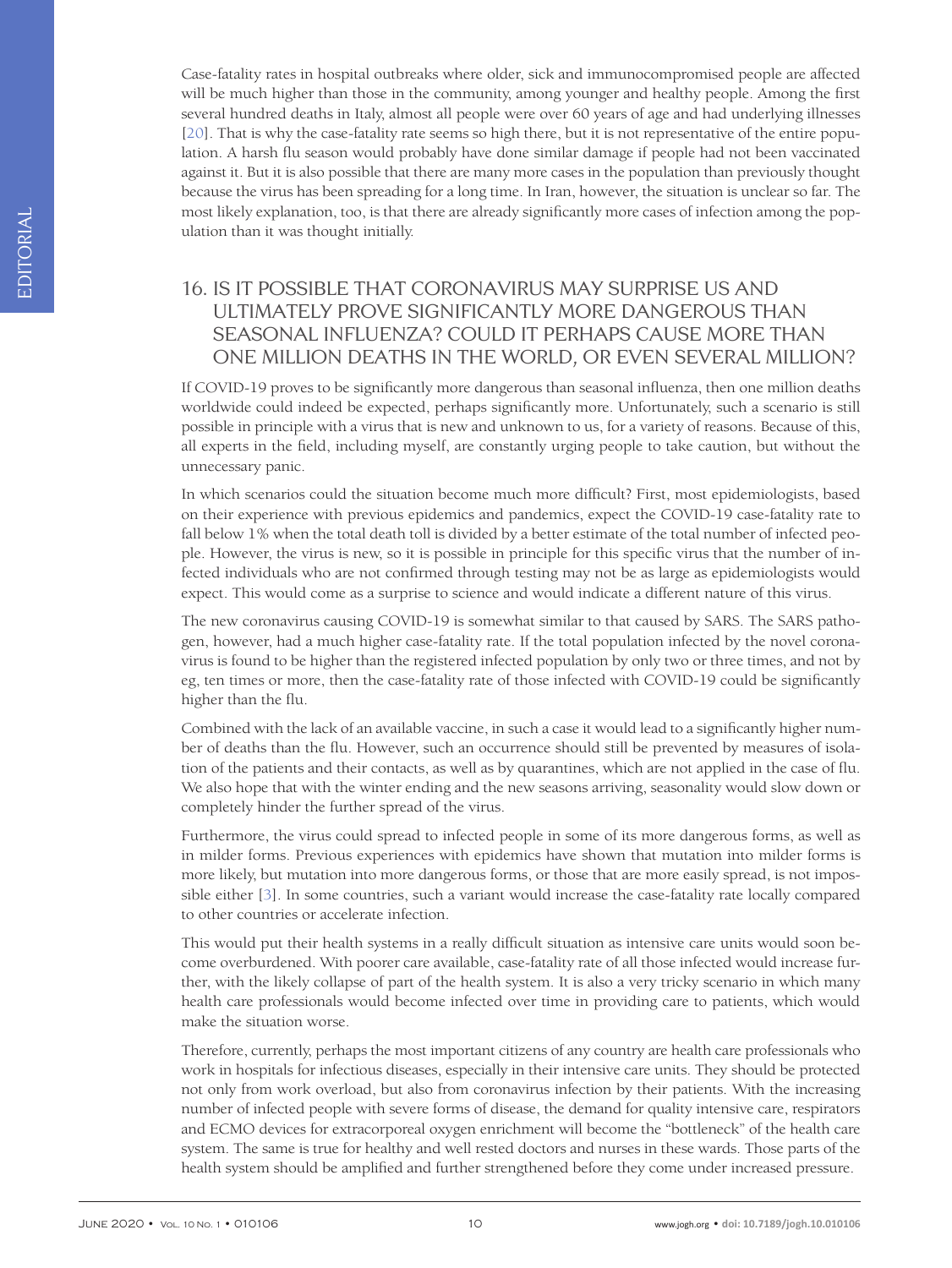The worst-case scenario imaginable right now is the entry of some more dangerous, mutated version of coronavirus into one of the very poor countries in the world with a dysfunctional health system. Such countries cannot implement satisfactory quality epidemiological surveillance measures. Then, a more dangerous version of the virus would likely infect a larger percentage of the country's population relatively quickly. Panic would ensue, probably also a black market for the transport of migrants to other countries. Then, a more severe variant of COVID-19 would start to expand uncontrollably and in a whole new way.

In the event of any of these unfavourable developments, all of which are unfortunately possible though not likely, an entirely new protection strategy would be required. Each country will have its own approach. When the death toll in each of the affected countries begins to rise so much as to cause fear among the population, people will become increasingly willing to undertake much stricter epidemiological measures. In such a case, an increasing number of countries will resort to a solution that has proven effective in Wuhan – ie, declaring large, very strict quarantines. It is essential to buy time in such quarantines so that health systems do not become overburdened. We should then anticipate the end of winter and hope that there would be evidence of possible seasonality of this virus. It may then begin to spread in a weakened manner or disappear altogether, at least until next winter.

# 17. WITH THESE REASONS FOR CAUTION AND A NUMBER OF ADVERSE SCENARIOS, IS THERE ANY REASON FOR POSSIBLE OPTIMISM?

There are at least several reasons for optimism. First of all, epidemiological surveillance and "first lines of defence" are currently in place throughout the European Union. If they work well in most countries, it is possible that their outbreaks will be controlled and would not enter a phase of exponential growth in the number of infected cases. In the most favourable scenario, with this retention, this novel coronavirus would show seasonality. Then, it would gradually disappear from circulation among humans with changes in nature characteristic of late spring and summer [[3](#page-12-2)]. However, this is the most favourable scenario, in which the final death toll would be much lower than that already caused by the flu this year.

However, if the front line of defence and epidemiological surveillance is broken through by the virus, then governments will resort to strict measures to ban assemblies and organise quarantines, as the Chinese did. Several models done in recent weeks indicate that strict quarantine should completely suppress the spread of this coronavirus within up to three months [[21](#page-12-20)]. This is exactly what we have already seen in China. That is why it seems that one great positive lesson of this pandemic is that humanity today would be able to survive even more dangerous infectious diseases than COVID-19 with strict quarantine, in which people would remain until scientists developed vaccines. In this unusual situation this answer has been revealed to us all.

Finally, the tireless work of numerous scientists currently testing over a hundred drugs against this virus, as well as at least eleven experimental vaccines, should be noted [[22](#page-12-21)]. It is not impossible that some existing medicines may show some effect and be repurposed to treat COVID-19. Also, vaccines should become available over time. In this unusual situation, emergence of an effective drug or a vaccine could make a sudden and important difference.

#### 18. APART FROM THE APPARENT EFFECTIVENESS OF QUARANTINE IN CHINA, CAN WE DRAW ANY FURTHER LESSONS FROM THIS PANDEMIC?

We should try to find something good in all the bad things that seem to be happening. Many people may finally realise how dangerous flu is. More of them may start getting vaccinated against it. Each year, the flu kills between 250000 and 650000 people worldwide [[18\]](#page-12-17).

In China, which is one-sixth of the world's population, the death toll from COVID-19 could be stopped below 5000 by the Wuhan quarantine. If all other countries could implement anti-epidemic measures like China, then the death toll from COVID -19 could be at most six times higher, ie, up to 30000. That would be ten times fewer deaths than the total number of deaths caused annually by seasonal influenza. Unfortunately, many countries will not be able to follow China's example closely and will have uncontrolled outbreaks if the warmer season does not stop the spread of the virus.

Furthermore, if the virus continues to spread throughout 2020, it will demonstrate in a very cruel way how well the leadership and public health systems of individual countries function. It will be possible to produce performance charts for each country in controlling this new infectious disease, given the popu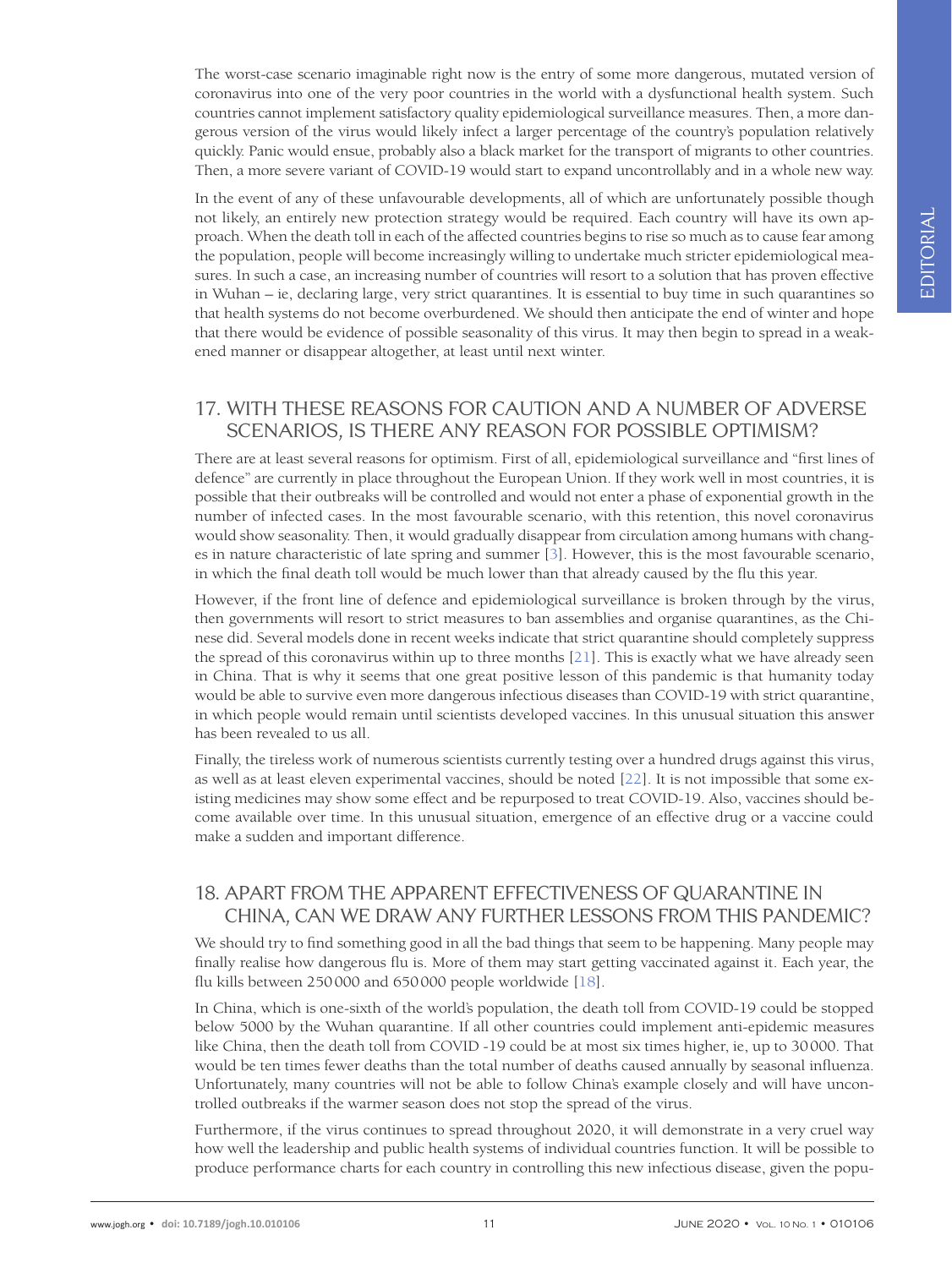lation size and age structure. These will be very important lessons to learn in preparation for a future pandemic, which could be even more dangerous.

Additionally, viruses generally spread by contact. This means that it is good to be reminded that hands should be regularly and properly washed during epidemics and touching surfaces that many people touch should be avoided (knobs, handrails, ATMs). Shaking hands should also be avoided and we should keep at least two steps away from people who have symptoms of respiratory infections. It is also advisable to regularly ventilate all living quarters. It is also helpful to strengthen personal immunity with sufficient sleep, exercise and good nutrition.

## 19. ARE THERE ANY REAL SURPRISES FOR SCIENCE RELATED TO THIS PANDEMIC, AT LEAST FOR NOW?

We all hope at this point (March 7, 2020) that there would be very few. I explained why it is no surprise that after the previous six coronaviruses, the seventh has now also managed to infect humans. Nor is its spread rate a surprise, as there are both more and less infectious respiratory viruses [[3](#page-12-2)]. It would be somewhat surprising for epidemiologists if the total number of infected people in the population was not significantly higher than the number of registered infected people. In such occurrence, case-fatality rate would indeed become significantly higher than that of the flu. We should continue to await the information of well-conducted studies on this key question.

Perhaps the biggest surprises so far have been related to the clinical course of COVID-19 rather than its epidemiology. For now, clinicians in China have reported that registered infected people report to the hospital rather late, on average after as many as 9-12 days of home care [\[23](#page-12-22)]. This may reflect their fear of being admitted to the hospital during an epidemic, but it may also be an interesting feature of an illness with slow development in comparison to other respiratory infections. Furthermore, fever does not appear to always accompany other symptoms of the disease in the first few days, making it difficult to identify possibly contagious cases by controlling people's temperatures [[23](#page-12-22)].

The media has also reported on the possible return of the virus after suffering from the infection in some cases [[24](#page-12-0)]. For now, it is hard to know how common these cases are, and how many exceptions there are. It is often wise to rest well after many viral respiratory infections to allow the body to recover after the infection has ended. It is unknown whether this infection can return if the immune system has not completely removed the virus from the body. But with all new and unknown viruses such surprises are possible, so one should be careful until the pandemic is over.

#### 20. WHAT ARE THE CLOSING MESSAGES AT THE END OF FEBRUARY 2020?

In all the answers provided in this editorial I endeavoured to convey the most likely scientific explanations for the abundant information that is published about COVID-19 in the domestic and international media. Over time, some of the likely scientific explanations may need to be modified in the light of new information. One should not forget that this is a new and unknown virus. Therefore, surprises and deviations from the expected scenarios are in principle possible. That is why I emphasise that caution is needed, but not panic. The community of scientists and health experts will continue to closely monitor the further development of the pandemic.

Obviously, we need to prepare for a very serious flu-like illness against which no-one will be able to be vaccinated against for quite a while. Therefore, elderly people and those with underlying illnesses should be extremely careful because the infection is the most dangerous for them. Having gained our first knowledge of COVID-19, we now need to concentrate on preventing the spread of the virus and buying time until the arrival of warmer days. Then, we might be lucky enough to see the virus slowly disappearing due to seasonality. Unfortunately, we cannot know that right now. From everything written here, it should be understood that all measures of active searching and the isolation of affected patients and their contacts are justified.

These also include bans on gathering together larger groups of people, as well as possible quarantine if the epidemic starts to elude epidemiological control. Particularly, older people should be looked after because the probability of a bad outcome increases significantly with age. In addition, those with heart disease, diabetes, or undergoing cancer treatment should take special care.